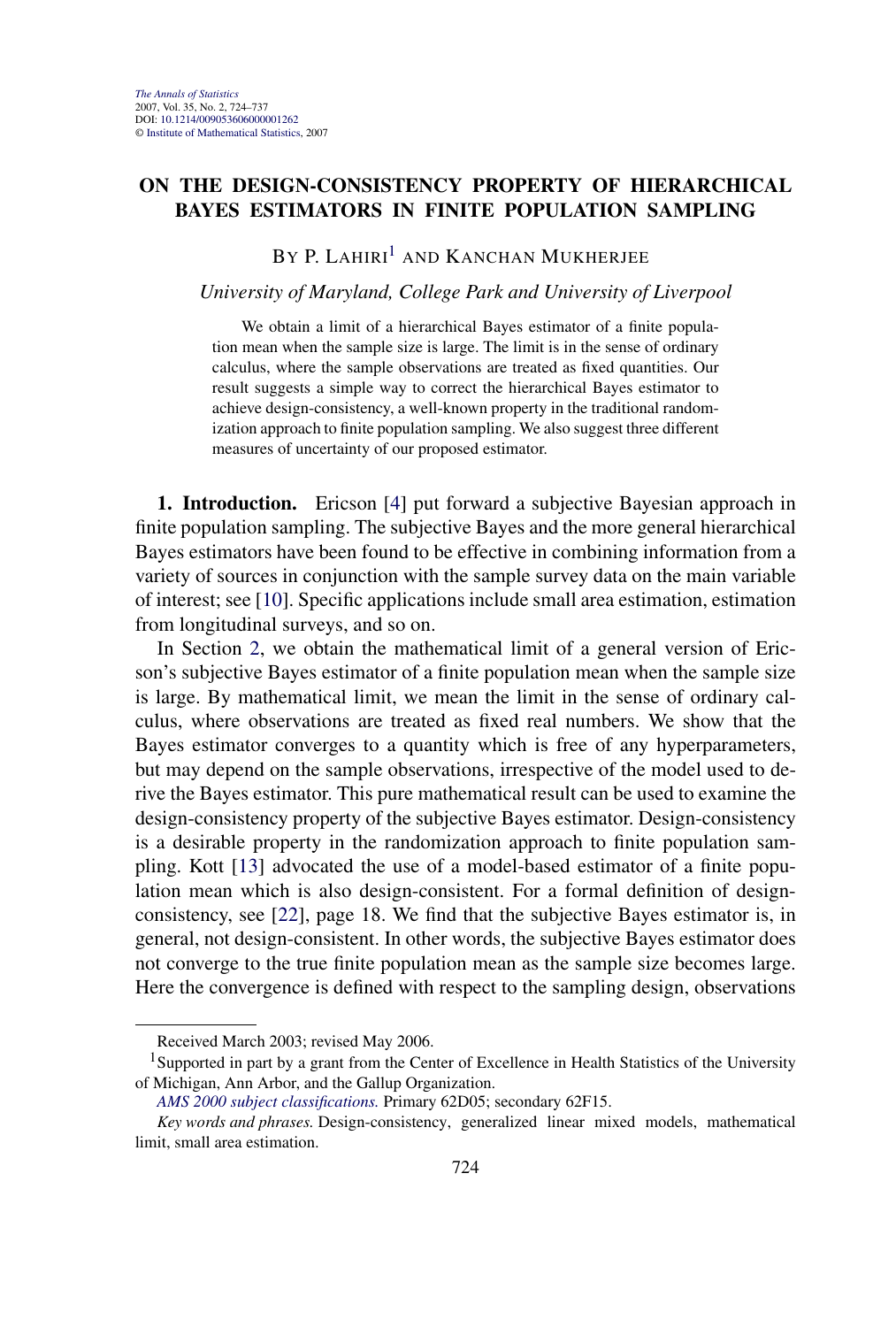<span id="page-1-0"></span>for all units of the finite population being treated as fixed nonrandom quantities. The result, in turn, suggests a simple correction to the Bayes estimator to achieve design-consistency.

In Section [3](#page-3-0) we consider the case where the finite population is divided into several strata and a sample is available from each stratum. Model-based estimation (both empirical and hierarchical Bayes) of a stratum mean has been considered by several authors; see Ghosh and Meeden [\[9\]](#page-12-0), Ghosh and Lahiri [\[6\]](#page-12-0), Battese, Harter and Fuller [\[2\]](#page-12-0), Datta and Ghosh [\[3\]](#page-12-0), Prasad and Rao [\[19\]](#page-13-0), Ghosh and Lahiri [\[8\]](#page-12-0), Arora, Lahiri and Mukherjee [\[1\]](#page-12-0) and Jiang, Lahiri and Wan [\[12\]](#page-12-0), among others. Prasad and Rao [\[20\]](#page-13-0) observed that these model-based estimators are typically not design-consistent unless the sampling design is self-weighting within each stratum, and they proposed a pseudo-EBLUP design-consistent estimator for the normal case; see [\[23\]](#page-13-0) for a pseudo-hierarchical Bayes version of Prasad and Rao [\[20\]](#page-13-0). However, it is not clear how one can extend their approach to a general nonnormal case, since the distribution of a linear combination of observations used in their paper is not always analytically tractable for nonnormal cases. In Section [3](#page-3-0) we provide the stratified sampling extension of the result of Section 2 for a general hierarchical Bayes estimator of the finite population mean when the hyperparameters are assumed to be unknown. Again, our mathematical limit result lends itself to a simple correction of the hierarchical Bayes estimator to achieve the designconsistency property.

For small area problems with binary data, Folsom, Shah and Vaish [\[5\]](#page-12-0) proposed a method which appears to work well in their simulation work in terms of designconsistency. However, a formal proof is needed to claim design-consistency of their estimator. In this connection, we also mention the work of Malec, Davis and Cao [\[16\]](#page-13-0), who considered sample selection adjustment to their model-based procedure. See [\[21\]](#page-13-0) and [\[11\]](#page-12-0) for further discussions of design-consistency in small area estimation. The simple and general approach taken in this paper merely involves finding the mathematical limit of a hierarchical Bayes estimator.

Measuring uncertainty of the proposed design-consistent model-based estimator is an important problem. In Section [4](#page-6-0) we first present two possible ways to measure the uncertainty of the proposed design-consistent model-based estimator. We note their merits and disadvantages and propose a third measure that is just a simple average of the two. The results from a simulation study are presented in Section [5.](#page-7-0) In our simulation experiment the proposed measures perform reasonably well and the third measure appears to be a compromise between the first two. The technical derivations of the results of Sections 2 and [3](#page-3-0) are relegated to the [Appendix.](#page-8-0)

**2. The Bayes estimator and its limiting behavior.** Let  $Y_i$  be the value of the characteristic of interest for the *i*th unit of a finite population  $(i = 1, ..., N)$ . We assume that the finite population size  $N$  is known. In our subjective Bayesian formulation, we assume that  $Y_i$ ,  $i = 1, ..., N$ , are independent realizations from a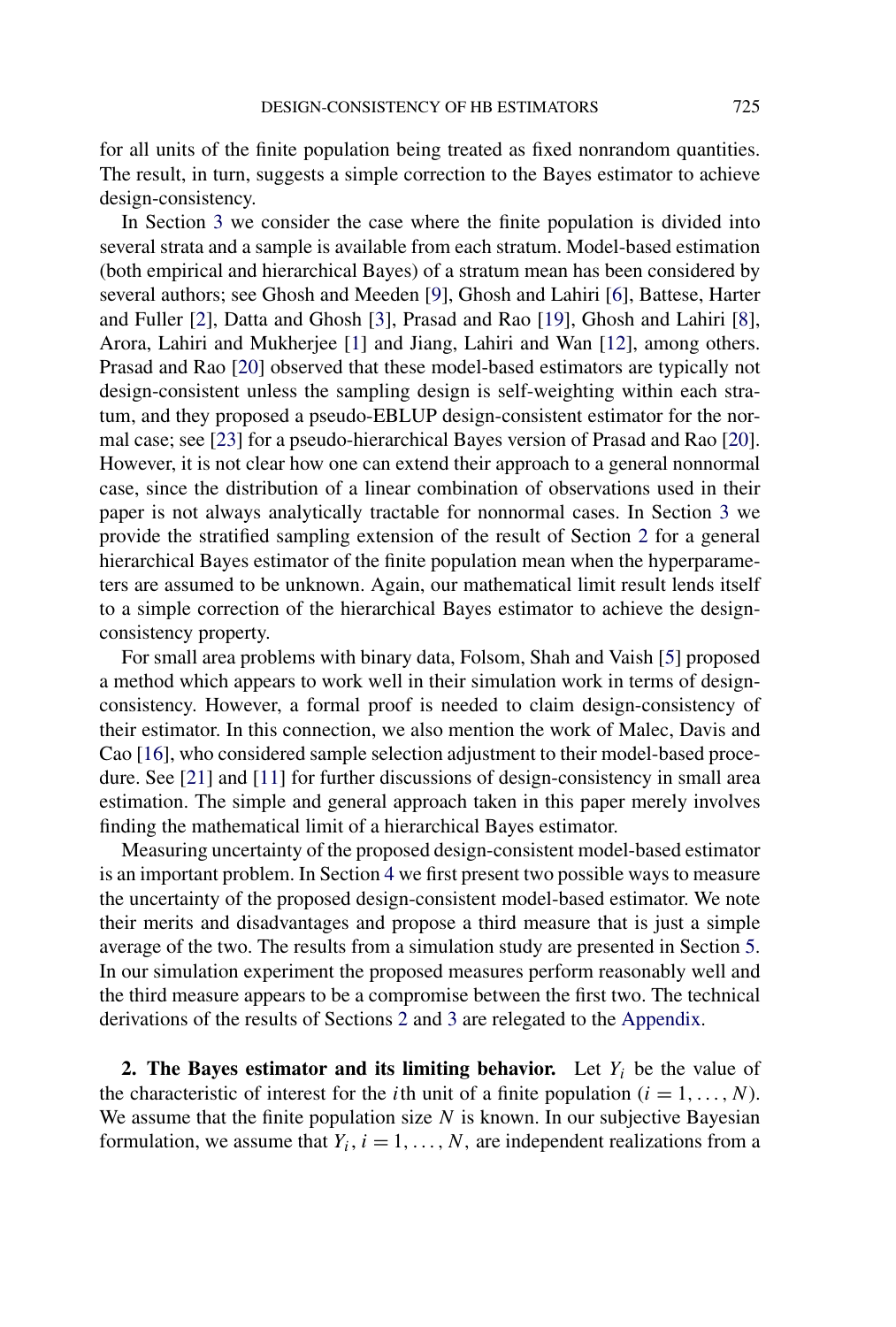<span id="page-2-0"></span>superpopulation belonging to the family of densities

(2.1) 
$$
f(y|\theta, \phi) = \exp[\phi^{-1}\{y\theta - \psi(\theta)\} + \rho(y, \phi)],
$$

where  $\phi > 0$ . When  $\phi$  is known, the generalized linear models characterized by the above class of densities include the exponential family of distributions (in particular, Gaussian, Bernoulli and Poisson distributions). Thus, it includes continuous data as well as both the categorical and count data. When  $\phi$  is unknown, it includes distributions which are not in the exponential family. Note that the function *ψ* is given by

$$
\psi(\theta) = \phi \log \int \exp[\phi^{-1} y \theta + \rho(y, \phi)] dy
$$

and the mean of *Y* is  $\psi'(\theta)$ ; see [\[18\]](#page-13-0), page 28. Here and throughout the paper, *α*<sup> $\alpha$ </sup> denotes the derivative of an arbitrary function *α*.

We assume that the superpopulation parameter  $\theta$  has the prior distribution

$$
(2.2) \t\t\t h(\theta) = \beta + u,
$$

where *h*, called the *link function*, is a strictly increasing function of  $\theta$ ,  $\beta \in \mathbb{R}$  is a location parameter and  $u \sim N(0, r^{-1})$ . Similar Bayesian models were used by Ghosh and Meeden ([\[10\]](#page-12-0), page 269).

A sample of fixed size *n* is drawn from the finite population. Let  $\{p(s)\}\$ denote the sampling design. Note that  $p(s)$  is the probability of drawing a particular sample *s* of size *n* from the universe of all possible samples *S* of size *n*. Thus,  $p(s) \ge 0$  for all  $s \in S$  and  $\sum_{s \in S} p(s) = 1$ . Let  $\pi_i = P(s \ni i)$  be the first-order inclusion probability of unit  $\overline{i}$ , that is, the probability of including the population unit *i* in the sample  $(i = 1, ..., N)$ . Let  $y_s = (Y_i, i \in s)$  be the vector of observations in the sample.

The standard Bayesian approach to finite population sampling recognizes the importance of a good sampling design for selecting the sample, but once the sample is selected, the approach does not use the inclusion probabilities in the estimation. Under the Bayesian model (2.1) and (2.2) and squared error loss, the Bayes estimator of the finite population mean,  $\overline{Y} = \sum_{i=1}^{N} Y_i/N$ , is given by

(2.3) 
$$
\widehat{\overline{Y}}^{\mathbf{B}} = E[\overline{Y}|y_s] = f_n \overline{y}_s + (1 - f_n)E[\psi'(\theta)|y_s],
$$

where  $f_n = n/N$  and  $\bar{y}_s = n^{-1} \sum_{i \in S} Y_i$  is the sample mean.

In order to understand the relationship between the Bayes estimator  $\widehat{Y}^{\text{B}}$  and  $\bar{y}_s$ for a large sample, we find the mathematical limit of  $E[\psi'(\theta)|y_s]$  as  $n \to \infty$  as a *function* of  $\bar{y}_s$ . Hence, in the following  $\bar{y}_s$  is treated as a nonrandom argument of  $E[\psi'(\theta)|y_s]$ . Consequently, let  $T_n$  be a random variable with density (as a function of *t*)

$$
(2.4) \exp[-n\phi^{-1}\psi(t)]\exp[\phi^{-1}n\bar{y}_s t]\Big/\int \exp[-n\phi^{-1}\psi(\tau)]\exp[\phi^{-1}n\bar{y}_s\tau]d\tau.
$$

This leads to the following lemma.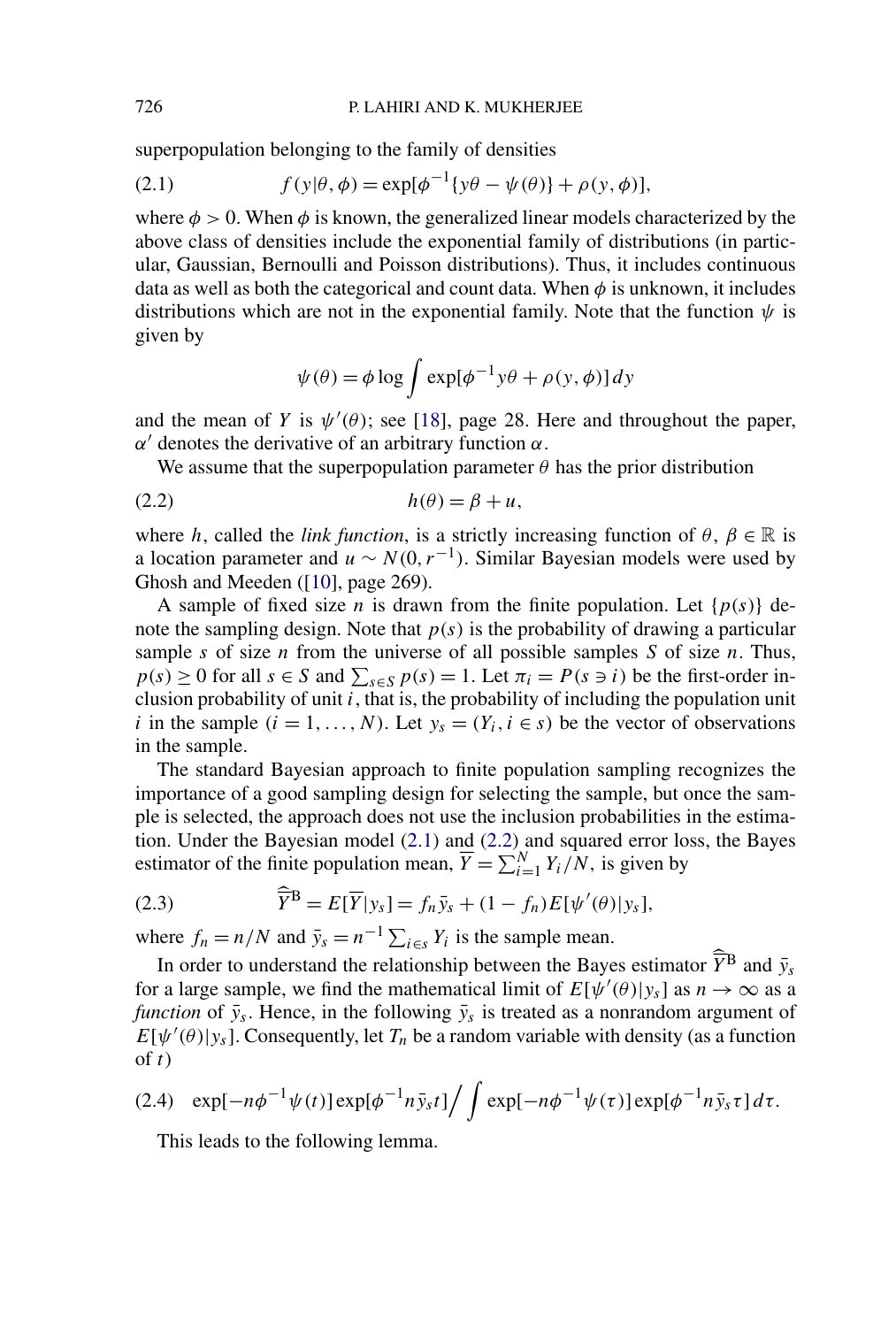<span id="page-3-0"></span>LEMMA 2.1. *In addition to* [\(2.1\)](#page-2-0) *and* [\(2.2\)](#page-2-0), *assume the following regularity conditions*:

 $(\text{R.1})$  *The functions*  $\psi'(\cdot) \exp[-(r/2)\{h(\cdot) - \beta\}^2]h'(\cdot)$  *and*  $\exp[-(r/2)\{h(\cdot) - \beta\}^2]$ *β*}2]*h (*·*) are bounded*.

(R.2) *The sequence of random variables* {*Tn*} *converges in probability with respect to* [\(2.4\)](#page-2-0) *to T as*  $n \rightarrow \infty$ .

Then  $E[\psi'(\theta)|y_s]$  converges to  $C := \psi'(T)$ .

REMARK 2.1. In general, *T* is a function of  $\bar{y}_s$ . This reveals the large-sample behavior of  $E[\psi'(\theta)|y_s]$  as a function of  $\bar{y}_s$ . In the [Appendix,](#page-8-0) we verify that assumptions (R.1) and (R.2) are satisfied for three well-known distributions involving Gaussian, Bernoulli and Poisson distributions, where  $C = \bar{y}_s$ .

The following theorem is a simple consequence of Lemma 2.1 and [\(2.3\)](#page-2-0).

THEOREM 2.1. *In addition to the conditions of Lemma* 2.1, *suppose that*  $f_n \to f$  *for some*  $0 < f < 1$ . *Then* 

$$
\widehat{\overline{Y}}^{\mathbf{B}} \to f \bar{y}_s + (1 - f)C
$$

 $as n \rightarrow \infty$ .

In the [Appendix,](#page-8-0) we note that the convergence proof of Theorem 2.1 does not use any assumptions regarding the sampling design. In general, for large  $n$ ,  $\widehat{Y}^{\text{B}}$  is not design-consistent, except possibly for a self-weighting sampling design. Let  $\bar{y}_w$  be any design-consistent estimator of  $\bar{Y}$ . For example, we can choose  $\bar{y}_w$  to be the well-known Hansen–Hurwitz or Horvitz–Thompson estimator. Then, using Theorem 2.1, we can obtain the following design-consistent estimator of  $\overline{Y}$  based on the Bayes estimator:

$$
\widehat{\overline{Y}} = \widehat{\overline{Y}}^{\mathbf{B}} - \{ f \overline{y}_s + (1 - f)C - \overline{y}_w \}.
$$

For a self-weighing design,  $\bar{y}_w = \bar{y}_s$ , and so the Bayes estimator is indeed designconsistent for the three examples given in the [Appendix.](#page-8-0)

**3. Hierarchical Bayes estimator and its limiting behavior.** In this section we extend the results of Section [2](#page-1-0) and consider two important cases: *case* (i)  $\phi$  is known, but  $\beta$  and  $r$  are unknown, and *case* (ii) all of the hyperparameters are unknown. To treat these two cases, we need further information on the finite population that allows estimation of unknown hyperparameters through an appropriate hierarchical Bayes method. To this end, consider a finite population divided into *m* strata. Let  $Y_{ij}$  denote the value of the *j*th observation in the *i*th stratum  $(i = 1, \ldots, m; j = 1, \ldots, N_i)$ . We consider the estimation of a particular stratum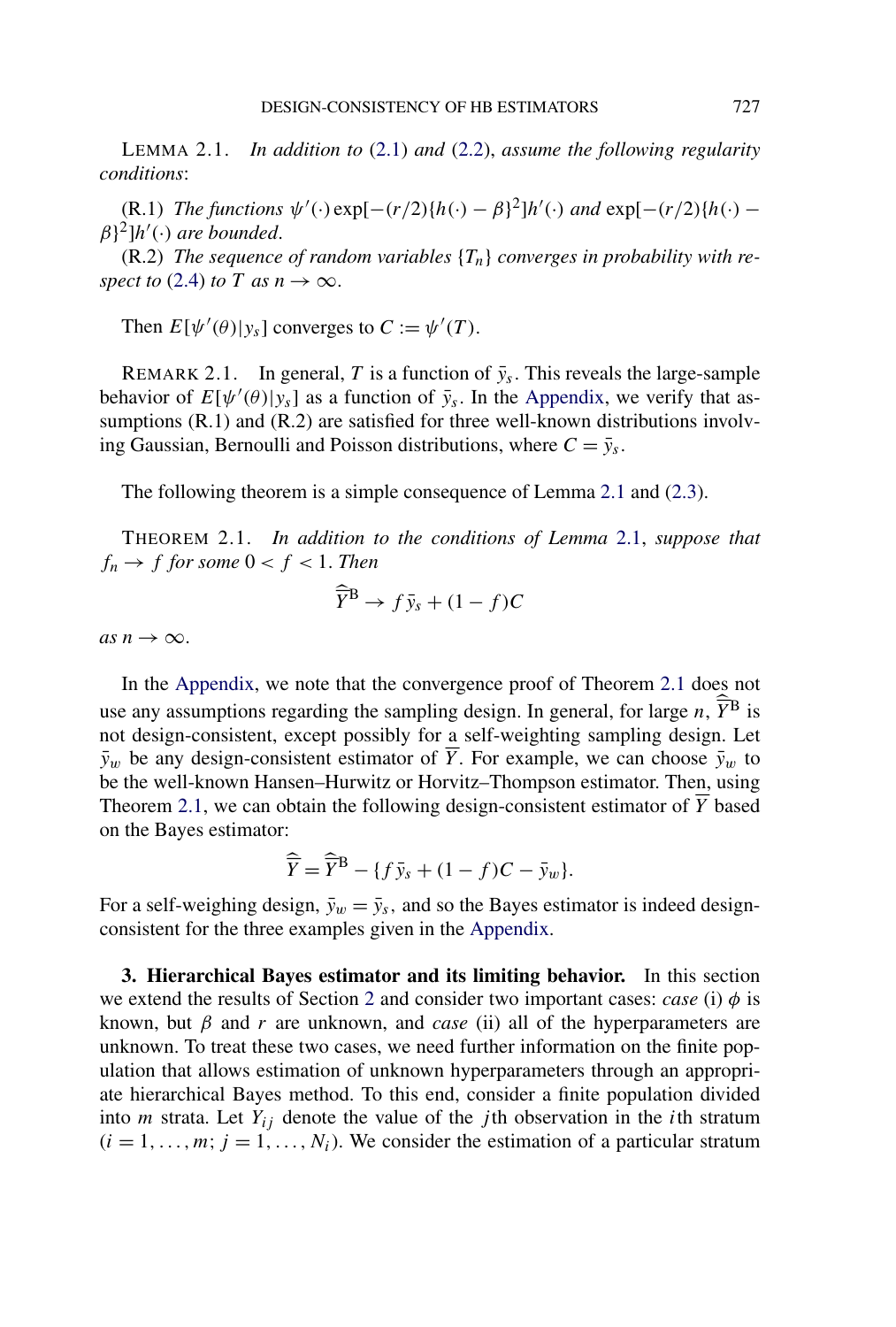<span id="page-4-0"></span>mean. Without loss of generality, we consider estimation of the *m*th stratum mean given by  $\overline{Y}_m = N_m^{-1} \sum_{j=1}^{N_m} Y_{mj}$ , where  $N_m$  is the known population size for the *m*th stratum. We assume that the sample  $y_s$  consists of  $n_i$  observations from the *i*th stratum,  $1 \le i \le m$ .

In addition to [\(2.1\)](#page-2-0) and [\(2.2\)](#page-2-0), for each  $Y_{ij}$  ( $i = 1, ..., m; j = 1, ..., N_i$ ), we assume that *β* and *r* are independent, with  $\beta \sim U(-\infty, \infty)$ , an improper uniform distribution over the real line, and  $r \sim G(a, b)$ , a gamma distribution with density proportional to  $r^{(b/2)-1}$  exp[ $-(a/2)r$ ].

Writing  $\boldsymbol{\theta} = [\theta_1, \dots, \theta_m]'$ , we obtain the conditional density

(3.1)  
\n
$$
\pi(\theta, \beta, r, \phi | y_s) \propto \prod_{i=1}^{m} \prod_{j=1}^{n_i} \exp[\phi^{-1} \{y_{ij}\theta_i - \psi(\theta_i)\} + \rho(y_{ij}, \phi)]
$$
\n
$$
\times \prod_{i=1}^{m} \{ \exp[-(r/2)\{h(\theta_i) - \beta\}^2]h'(\theta_i)r^{1/2} \}
$$
\n
$$
\times \exp[-ar/2]r^{(b/2)-1}.
$$

First, consider *case* (i). In this case, we show that (see the [Appendix\)](#page-8-0)

(3.2) 
$$
E[\psi'(\theta_m)|y_s] = E_{T_{n_m}}[\psi'(T_{n_m})h'(T_{n_m})g(T_{n_m})]/E_{T_{n_m}}[h'(T_{n_m})g(T_{n_m})],
$$

where the expectation in (3.2) is taken with respect to a random variable  $T_{n_m}$  with density (as a function of *t*)

$$
(3.3) \qquad \exp[\phi^{-1}n_m\{\bar{y}_m t - \psi(t)\}]\Big/\int \exp[\phi^{-1}n_m\{\bar{y}_m \tau - \psi(\tau)\}]\,d\tau,
$$

and where *g* is a function defined in [\(A.7\)](#page-10-0).

This leads to the following lemma, which, in turn, proves the convergence of the hierarchical Bayes estimator to  $\bar{y}_m$ .

LEMMA 3.1. *Assume the following regularity conditions*.

(R.3) *The functions*  $\psi'(\cdot)h'(\cdot)g(\cdot)$  *and*  $h'(\cdot)g(\cdot)$  *are bounded.* 

(R.4) *The sequence of random variables*  ${T_{n_m}}$  *converges in probability* [with *respect to* (3.3)] *to T* as  $n_m \to \infty$ .

*Then*  $E[\psi'(\theta_m)|y_s]$  *converges to*  $C_m = \psi'(T)$ .

REMARK 3.1. As before, we can check that the regularity conditions (R.3) and (R.4) are satisfied for all three examples in the [Appendix](#page-8-0) and that in each case  $C_m = \bar{y}_m$ . Verification of (R.4) is similar to that of (R.2). Verification of (R.3) may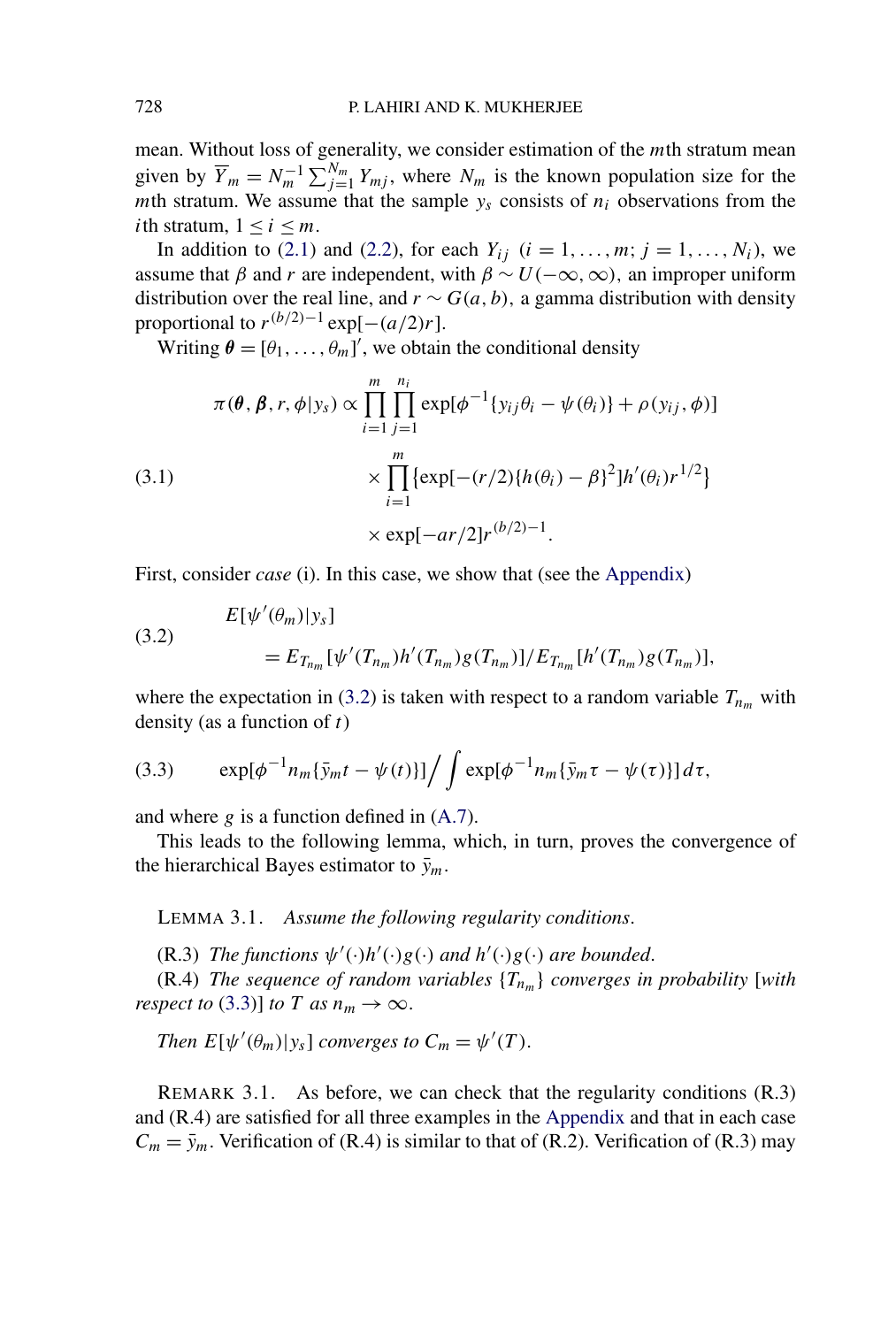<span id="page-5-0"></span>be facilitated by noting that

$$
g(\theta_m) \le \int \prod_{i=1}^{m-1} \left\{ h'(\theta_i) \prod_{j=1}^{n_i} \exp[\phi^{-1} \{y_{ij}\theta_i - \psi(\theta_i)\}] \right\}
$$

$$
\times \left[ a + \sum_{i=1}^m h^2(\theta_i) \right]^{-(b+m-1)/2} \prod_{i=1}^{m-1} d\theta_i.
$$

For example, in the case of normal distribution,

$$
g(\theta_m) \leq [a+\theta_m^2]^{-(b+m-1)/2} \int \prod_{i=1}^{m-1} \prod_{j=1}^{n_i} \exp[\sigma^{-2}{y_{ij}\theta_i - \theta_i^2/2}] \prod_{i=1}^{m-1} d\theta_i < \infty.
$$

The following theorem is an immediate consequence of Lemma [3.1.](#page-4-0) The theorem suggests a simple adjustment to the hierarchical Bayes estimator to achieve the design-consistency property.

THEOREM 3.1. *In addition to the regularity conditions of Lemma* [3.1,](#page-4-0) *assume that*  $f_{n_m} := n_m/N_m \rightarrow f_m$  *for some*  $0 < f_m < 1$ . Let  $\widehat{Y}_m^{\text{HB}}$  *be the hierarchical Bayes estimator of Y m. Then*

$$
\widehat{\overline{Y}}_m^{\text{HB}} \to f_m \bar{y}_m + (1 - f_m)C_m
$$

 $as n_m \rightarrow \infty$ .

Let  $\bar{y}_{mw}$  be any design-consistent estimator of  $\overline{Y}_m$ . Then  $\widehat{\overline{Y}}_m = \widehat{Y}_m^{\text{HB}} - \{f_m\bar{y}_m + f_m\}$  $(1 - f_m)C_m - \bar{y}_{mw}$  is design-consistent, based on the hierarchical Bayes estimator. Now consider *case* (ii). Suppose *φ*, *β* and *r* are mutually independent. Further-

more, let  $v := 1/\phi \sim U(0, \infty)$ ,  $\beta \sim U(-\infty, \infty)$  and  $r \sim G(a, b)$ .

In this case, we will consider the normal distribution only, since  $\phi$  is known for the binomial and Poisson examples. Since  $h(\theta) = \theta$ , integrating [\(3.1\)](#page-4-0) with respect to  $\beta$ , *r* and *v* (in that order), we obtain

(3.4) 
$$
\pi(\theta|y_s) \propto \left\{ \sum_{i=1}^m \sum_{j=1}^{n_i} (y_{ij} - \theta_i)^2 \right\}^{-(n_T/2+1)} \left[ a + \sum_{i=1}^m \{\theta_i - \bar{\theta}\}^2 \right]^{-(b+m-1)/2},
$$

where  $n_T = \sum_{i=1}^m n_i$ . In the [Appendix,](#page-8-0) we show that

$$
(3.5) \t E[\psi'(\theta_m)|y_s] \to \bar{y}_m.
$$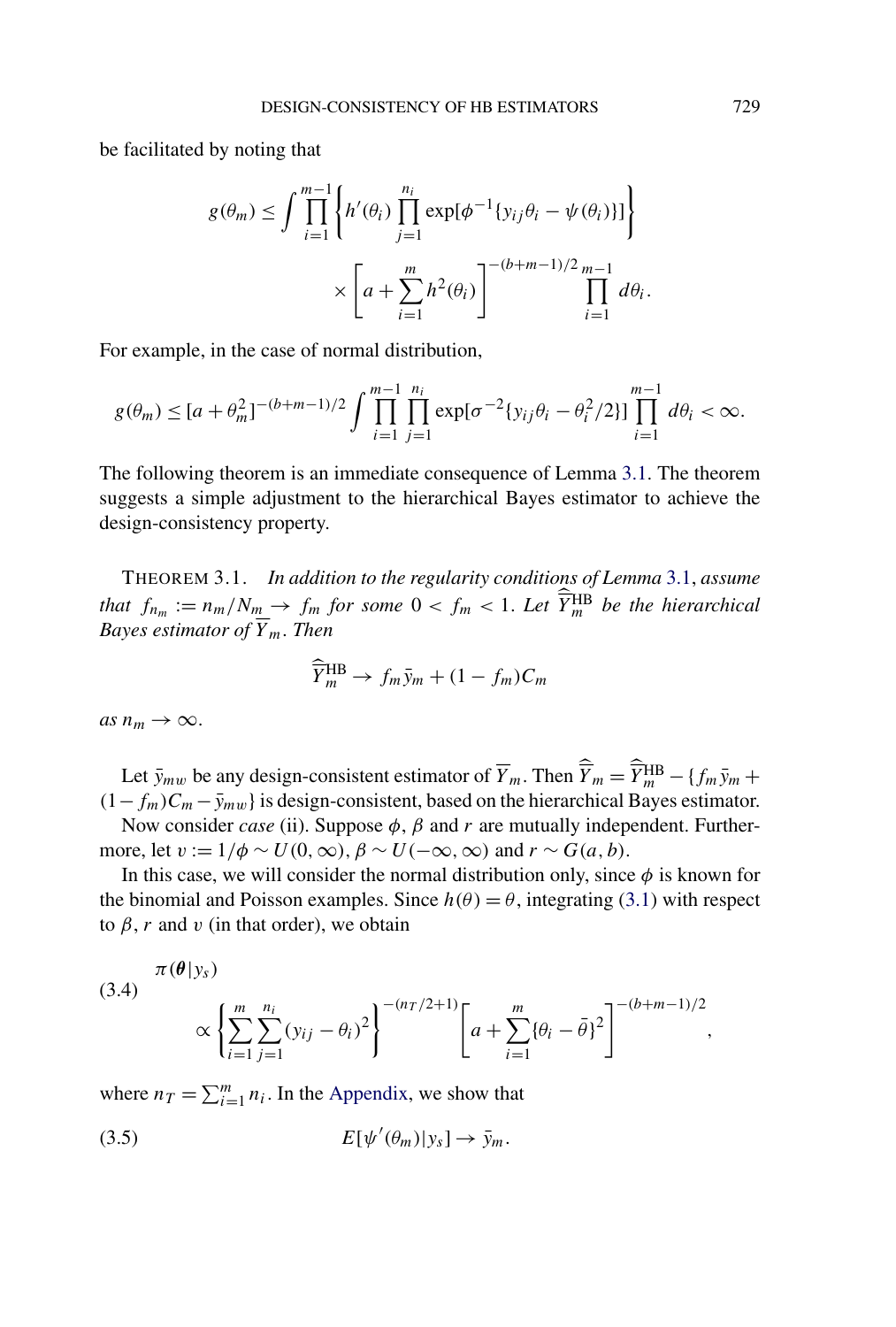<span id="page-6-0"></span>**4. Uncertainty measures.** A conventional measure of uncertainty of the hierarchical Bayes estimator  $\widehat{Y}_m^{\text{HB}}$  is simply the posterior variance  $V(\overline{Y}_m|y_s)$ . Noting that  $V(\overline{Y}_m|y_s) = E[(\widehat{\overline{Y}}_m^{\text{HB}} - \overline{Y}_m)^2|y_s]$ , we may define a measure of uncertainty (MU) of  $\hat{\overline{Y}}_m$  as

$$
MU_m^{(1)} = E[(\widehat{\overline{Y}}_m - \overline{Y}_m)^2 | y_s] = V(\overline{Y}_m | y_s) + [\widehat{\overline{Y}}_m - \widehat{\overline{Y}}_m^{\text{HB}}]^2.
$$

Thus, in order to achieve design-consistency, we increase this measure by  $[\hat{\overline{Y}}_m - \hat{\overline{Y}}_m^{\text{HB}}]^2$ . However, this apparent increase may be misleading, since this will only happen if the assumed hierarchical model holds for all units of the finite population, an assumption hard to justify for the unobserved units of the finite population based on the observed units in the sample.

We now propose an alternative measure of uncertainty following the work of Prasad and Rao [\[20\]](#page-13-0), who considered a design-consistent pseudo-EBLUP for a nested error regression model. Following their approach, we define the mean squared error of  $\widehat{Y}_m$  as

$$
MSE(\widehat{\overline{Y}}_m) = E[\widehat{\overline{Y}}_m - \eta_m]^2,
$$

where  $\eta_m = E(\overline{Y}_m | \theta_m)$ , the expectation being taken over the first two levels of the hierarchical model. Unlike the previous approach, this approach does not require extensive model assumptions regarding the unobserved units of the finite population, except for the mild assumption of the existence of a random effect  $\theta_m$ . This is certainly an advantage of this approach over the previous approach.

Let  $\hat{\eta}_m^{\text{B}} = \hat{\eta}_m^{\text{B}}(\phi)$  be the Bayes estimator of  $\eta_m$ . Note that

$$
MSE(\widehat{\overline{Y}}_m) = h_{1m}(\phi) + h_{2m}(\phi),
$$

where  $h_{1m}(\phi) = E[\hat{\eta}_m^B - \eta_m]^2$  and  $h_{2m}(\phi) = E[\overline{\hat{Y}}_m - \hat{\eta}_m^B]^2$ . It is possible to write down an explicit expression for  $h_{1m}(\phi)$ , although it may not be in closed form.

Let  $\phi$  be any commonly used consistent estimator of  $\phi$ . For example, in a mixed linear normal model, we can consider the residual maximum likelihood estimators (REML) for the variance components and weighted least squares with estimated variance components for the regression coefficients. We can estimate  $h_{1m}(\phi)$  by  $h_{1m}(\hat{\phi})$  and  $h_{2m}(\phi)$  by  $\hat{h}_{2m}(\hat{\phi}) = [\overline{\hat{Y}}_m - \hat{\eta}_m^{\text{EB}}]^2$ , where  $\hat{\eta}_m^{\text{EB}} = \hat{\eta}_m^{\text{B}}(\hat{\phi})$ , an empirical Bayes estimator of  $\eta_m$ . We propose the following as the second measure of uncertainty of  $\widehat{Y}_m$ :

$$
MU_m^{(2)} = h_{1m}(\hat{\phi}) + \hat{h}_{2m}(\hat{\phi}).
$$

Note that  $MU_m^{(2)}$  does not incorporate the variability due to the estimation of  $\phi$ . On the other hand,  $MU<sub>m</sub><sup>(1)</sup>$  incorporates all sources of variability, but may be sensitive to the specification of the prior distribution on *φ*. Thus, as a compromise, we propose the following measure of uncertainty:

$$
MU_m^{(3)} = \frac{MU_m^{(1)} + MU_m^{(2)}}{2}.
$$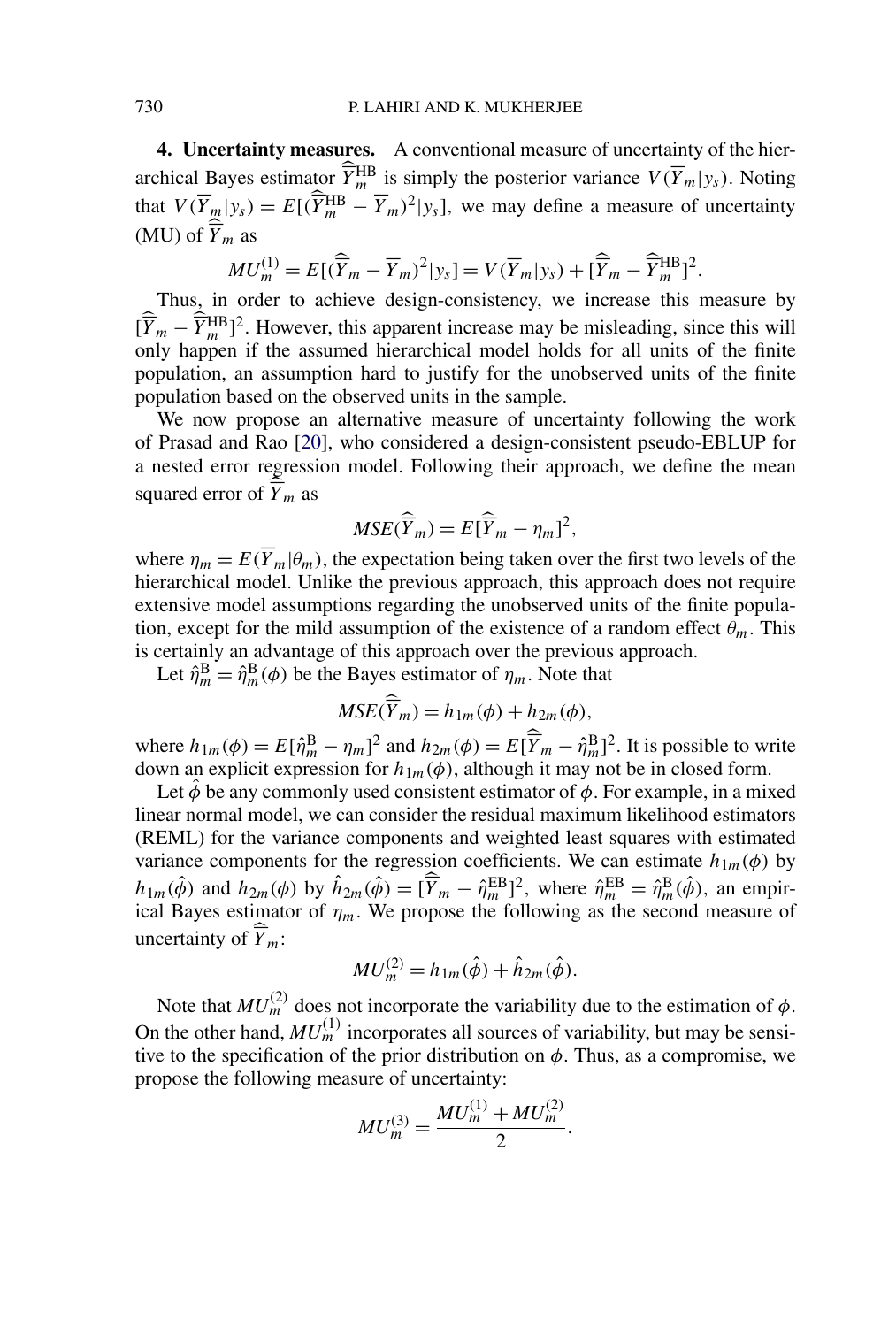<span id="page-7-0"></span>**5. A Monte Carlo simulation.** In this section, we conduct a Monte Carlo simulation study to compare the performances of  $MU^{(1)}$ ,  $MU^{(2)}$  and  $MU^{(3)}$ , proposed in Section [4.](#page-6-0) In particular, we study the performances of these measures in estimating the design-based mean squared error defined as  $MSE_d(\overline{\hat{Y}}_m) = E_d(\overline{\hat{Y}}_m \overline{Y}_m$ )<sup>2</sup>, where  $E_d$  denotes an expectation with respect to the sampling design.

We consider 100 finite populations, each of size 60. The main variable *Y* is generated for each unit of the finite populations using a nested error model *Y<sub>ij</sub>* =  $\mu$  + *v<sub>i</sub>* + *e<sub>ij</sub>*, where  $\mu$  is the fixed effect, *v<sub>i</sub>* ~ *N*(0*,*  $\sigma_v^2$ *)* are the random effects and  $e_{ij} \sim N(0, \sigma_e^2)$ , with the {*v<sub>i</sub>*}'s and the pure errors { $e_{ij}$ }'s assumed to be independent,  $1 \le i \le 100$ ,  $1 \le j \le N_i = 60$ . We set  $\mu = 50$  and  $\sigma_v = 1$  and consider two different values of  $\sigma_e$ , namely  $\sigma_e = 1$  and 2.

We draw a sample of size  $n$  from each finite population using a probability proportional to size with replacement (PPSWR) sampling design. We consider three different choices of *n*, namely 10, 20 and 30*.* The size measure is generated for each unit of the finite populations using an exponential distribution with mean 1.

Flat priors on the hyperparameters are used to obtain the posterior mean and the posterior variance needed to compute *MU(*1*)* . We use PROC MIXED in SAS to generate 1050 observations from the posterior distributions, but only the last 1000 observations are retained for approximating the posterior means and variances. Essentially, PROC MIXED uses a Markov chain Monte Carlo (MCMC) technique. PROC IML is used to obtain the required posterior means and posterior variances. For the second measure  $MU^{(2)}$ ,  $\phi$  is estimated by the residual maximum likelihood (REML) method.

The relative bias (RB) and relative root mean square error (RRMSE) for the *i*-population ( $1 < i < 100$ ) using the *k*th measure of uncertainty ( $1 < k < 3$ ) are defined as

$$
RB_i^{(k)} = \frac{E_d[MU_i^{(k)}] - MSE_d(\widehat{\overline{Y}}_i)}{MSE_d(\widehat{\overline{Y}}_i)}
$$

and

$$
RRMSE_i^{(k)} = \frac{\sqrt{E_d[MU_i^{(k)} - MSE_d(\widehat{\overline{Y}}_i)]^2}}{MSE_d(\widehat{\overline{Y}}_i)},
$$

respectively. Table [1](#page-8-0) reports the average RB  $\{ARB^{(k)}; 1 \leq k \leq 3\}$  and average RRMSE {*ARRMSE*<sup>(k)</sup>;  $1 \le k \le 3$ } for different combinations of  $(n, \sigma_e)$ , the average being taken over all 100 finite populations. In terms of ARB, it appears that the measure  $MU^{(1)}$  has a slight tendency to overestimate the design-based MSE, whereas  $MU^{(2)}$  has a slight tendency to underestimate. This is probably due to the fact that  $MU^{(1)}$  attempts to incorporate all sources of variability, while  $MU^{(2)}$ does not incorporate the variability in estimating  $\phi$ . It is interesting to note that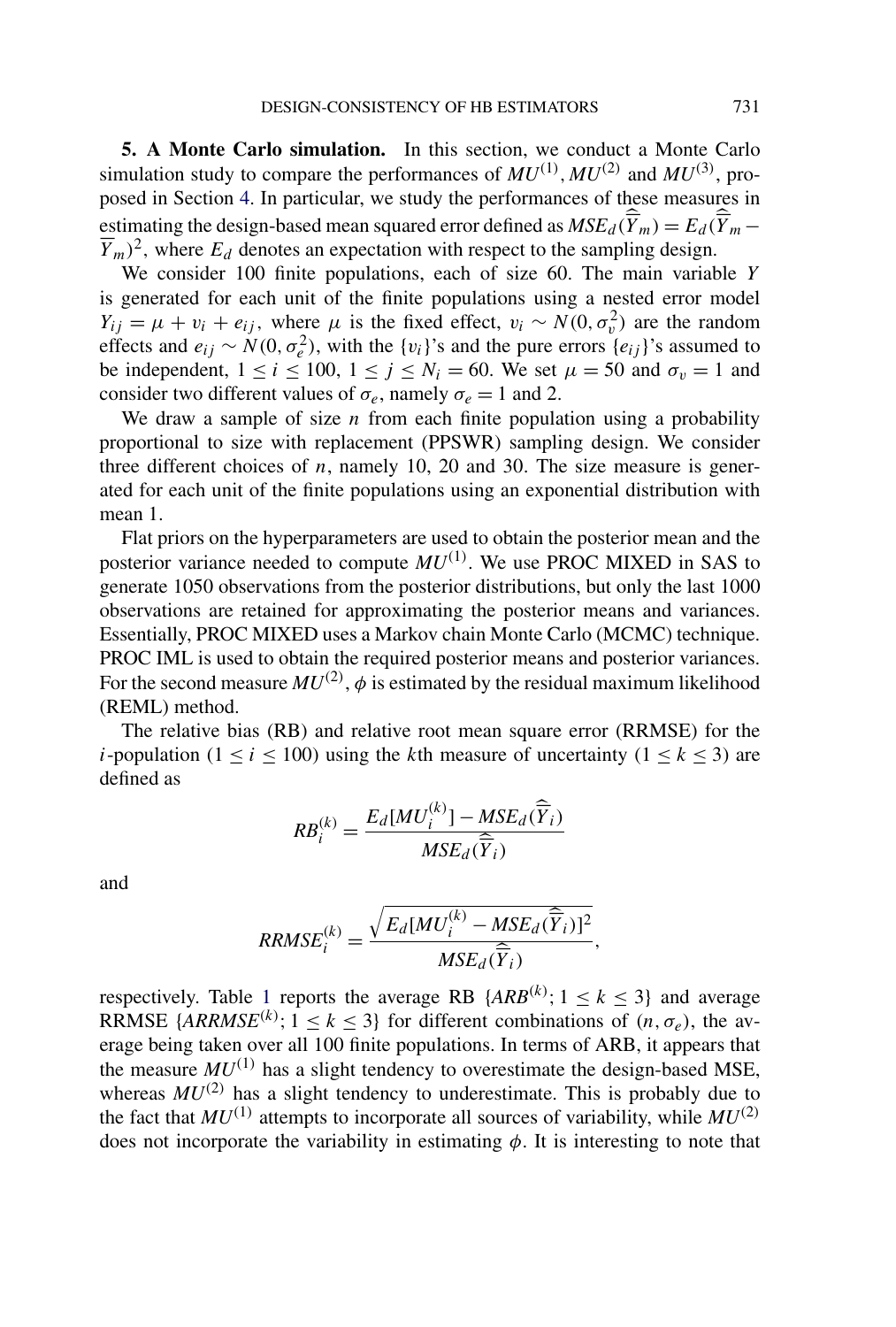<span id="page-8-0"></span>

| $\boldsymbol{n}$ | <b>ARB</b>  |             |             | <b>ARRMSE</b>  |                |                |
|------------------|-------------|-------------|-------------|----------------|----------------|----------------|
|                  | $ARB^{(1)}$ | $ARB^{(2)}$ | $ARB^{(3)}$ | $ARRMSE^{(1)}$ | $ARRMSE^{(2)}$ | $ARRMSE^{(3)}$ |
| $\sigma_e = 1$   |             |             |             |                |                |                |
| 10               | 0.001       | $-0.051$    | $-0.025$    | 1.132          | 0.523          | 0.743          |
| 20               | 0.011       | $-0.004$    | 0.004       | 1.340          | 0.673          | 0.891          |
| 30               | 0.017       | 0.010       | 0.013       | 1.515          | 0.761          | 1.003          |
| $\sigma_e = 2$   |             |             |             |                |                |                |
| 10               | 0.052       | $-0.109$    | $-0.029$    | 1.266          | 0.726          | 0.935          |
| 20               | 0.045       | $-0.060$    | $-0.007$    | 1.471          | 0.821          | 1.051          |
| 30               | 0.044       | $-0.022$    | 0.011       | 1.566          | 0.883          | 1.101          |

TABLE 1 *ARB and ARRMSE of the three different measures of uncertainty*

for all the measures, ARRMSE increases with the increase of *n*. This behavior can be explained by the pattern of the inclusion probabilities induced by our sampling design; see [\[15\]](#page-13-0) for details. In terms of the ARRMSE, *MU(*2*)* is better than both  $MU^{(1)}$  and  $MU^{(3)}$ . Overall, the measure  $MU^{(3)}$  is a compromise between  $MU^{(1)}$ and  $MU^{(2)}$ .

**6. Concluding remarks.** In this paper, we examine a useful asymptotic behavior of the hierarchical Bayes estimator of a finite population mean. This leads to a simple method for constructing a design-consistent model-based estimator of a finite population mean. The method is general, in that it can be easily applied to both normal and nonnormal cases and is applicable to any complex weighting scheme. We have also addressed the important issue of measuring uncertainty of our proposed estimator. The simulation study reveals that our second measure suffers from a slight downward design-based bias. In the future, the Taylor series or a parametric bootstrap method as in [\[14\]](#page-13-0) may be considered in an effort to reduce the bias. It is conceivable that our method extends beyond the stratified sampling design, for example, the multi-stage sampling design considered in [\[7\]](#page-12-0) and [\[17\]](#page-13-0), but this needs further research.

### APPENDIX

**Proof of Lemma [2.1.](#page-3-0)** First we compute  $E[\psi'(\theta)|y_s]$ . Using [\(2.1\)](#page-2-0), [\(2.2\)](#page-2-0) and the fact that if a random variable  $h(\theta)$  has density  $d(\cdot)$ , then  $\theta$  has density  $d\{h(\theta)\}$ *h*' $(\theta)$ , we obtain the conditional density

(A.1)  
\n
$$
\pi(\theta|y_s) \propto \exp[-(r/2)\{h(\theta) - \beta\}^2]h'(\theta)
$$
\n
$$
\times \exp[-n\phi^{-1}\psi(\theta)] \times \exp[\phi^{-1}n\bar{y}_s\theta].
$$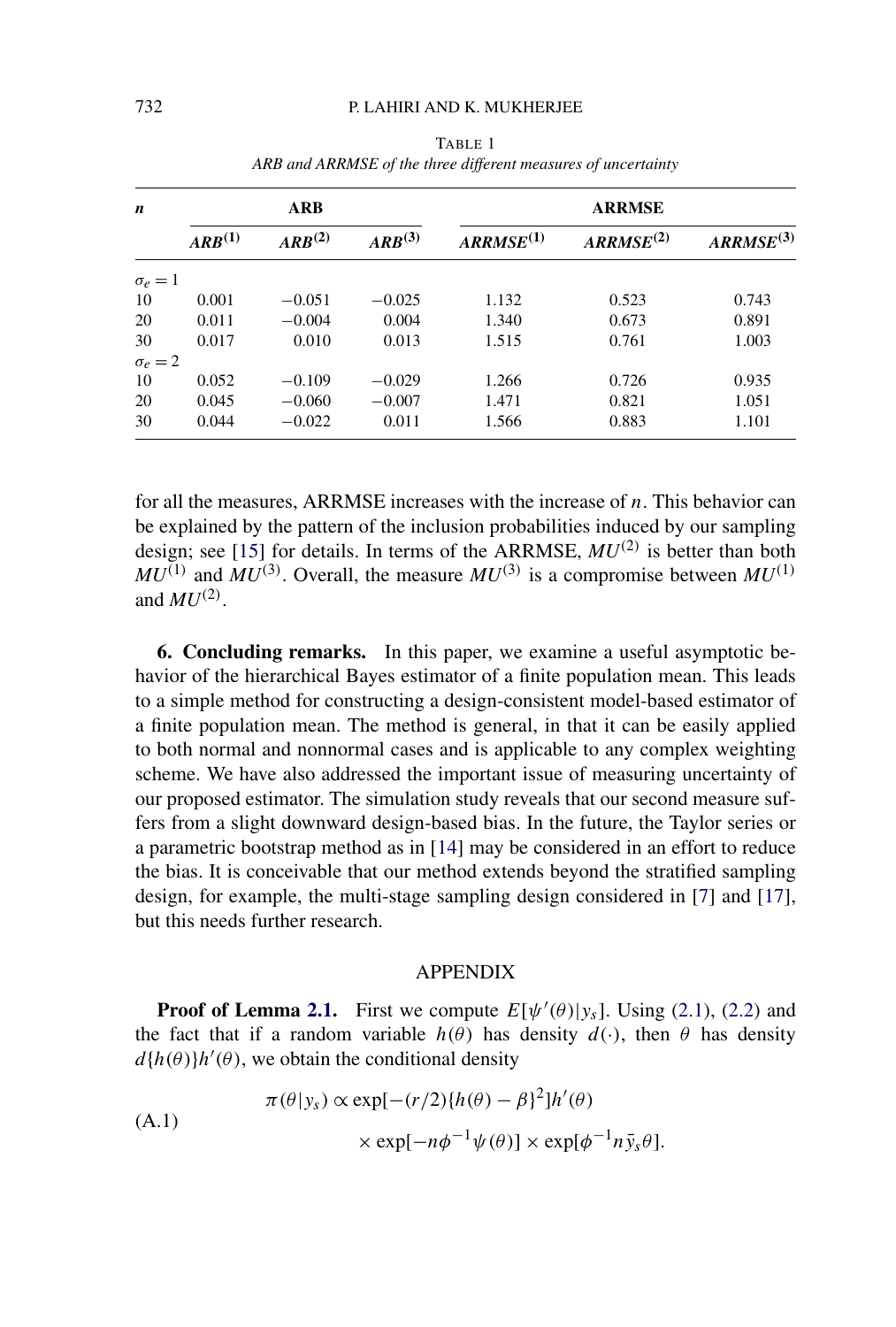This yields

$$
E[\psi'(\theta)|y_s]
$$
  
=  $\left\{ \int \psi'(t) \exp[-(r/2)\{h(t) - \beta\}^2] h'(t) \exp[-n\phi^{-1}\psi(t)] \exp[\phi^{-1}n\bar{y}_s t] dt \right\}$   

$$
\div \left\{ \int \exp[-(r/2)\{h(t) - \beta\}^2] h'(t) \exp[-n\phi^{-1}\psi(t)] \exp[\phi^{-1}n\bar{y}_s t] dt \right\},
$$

which is a function of *n* and  $\bar{y}_s$ .

Therefore,

$$
E[\psi'(\theta)|y_s] = \{E_{T_n}[\psi'(T_n) \exp[-(r/2)\{h(T_n) - \beta\}^2]h'(T_n)]\}
$$
  
 
$$
\div \{E_{T_n}[\exp[-(r/2)\{h(T_n) - \beta\}^2]h'(T_n)]\},\
$$

where the expectation in  $(A.2)$  is taken with respect to a random variable  $T_n$  with density [\(2.4\)](#page-2-0). The proof now follows by using the bounded convergence theorem on both the numerator and the denominator of (A.2).

*Verification of the conditions of Lemma* [2.1.](#page-3-0) When  $\phi$  is known in [\(2.1\)](#page-2-0), we verify the conditions of Lemma [2.1](#page-3-0) for the Gaussian, Bernoulli and Poisson distributions. Verification of (R.1) is trivial.

EXAMPLE 1. Suppose that conditional on  $\theta$ , *Y* is normal with mean  $\theta$  and variance  $\sigma^2$ . Then equation [\(2.4\)](#page-2-0) becomes

$$
\exp[-nt^2/(2\sigma^2)]\exp[tn\bar{y}_s/\sigma^2]\Big/\int \exp[-n\tau^2/(2\sigma^2)]\exp[\tau n\bar{y}_s/\sigma^2]d\tau,
$$

a normal density with mean  $\bar{y}_s$  and variance  $\sigma^2/n$ . Hence,  $T = \bar{y}_s$  and  $C = \bar{y}_s$ .

EXAMPLE 2. Suppose that conditional on  $\theta$ , *Y* is Bernoulli with success probability  $\gamma = e^{\theta} / (1 + e^{\theta})$ . The numerator of [\(2.4\)](#page-2-0) becomes

$$
e^{t\bar{y}_s n}/(1+e^t)^n = [e^t/(1+e^t)]^{n\bar{y}_s} [1-e^t/(1+e^t)]^{n-n\bar{y}_s}.
$$

Hence,  $V_n := e^{T_n} / (1 + e^{T_n})$  has a Beta distribution converging to  $\bar{y}_s$ . Therefore,  $C = \psi'(T) = \bar{y}_s.$ 

EXAMPLE 3. Suppose that conditional on  $\theta$ , *Y* is Poisson with success rate  $\lambda = e^{\theta}$ . The numerator of [\(2.4\)](#page-2-0) becomes exp[ $-n(e^t - t\bar{y}_s)$ ]. Hence,  $V_n := e^{T_n}$ has the Gamma density  $e^{-nv}v^{n\bar{y}_s-1}I(v>0)/\Gamma(n\bar{y}_s)$ . Since  $E(V_n) = \bar{y}_s$  and  $Var(V_n) \to 0$ ,  $V_n$  converges to  $\bar{y}_s$ . Therefore,  $C = \psi'(T) = \bar{y}_s$ .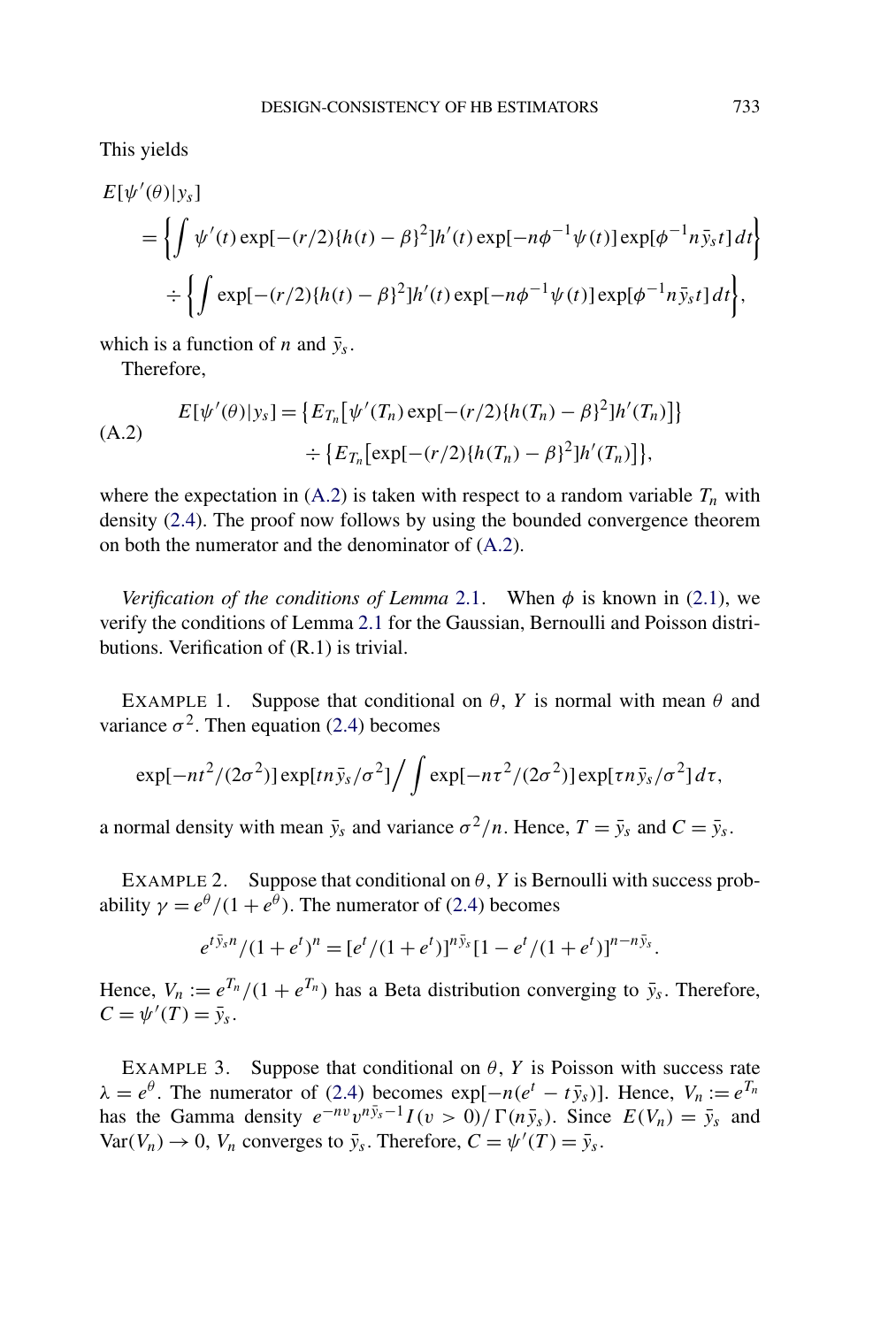<span id="page-10-0"></span>VERIFICATION OF [\(3.2\)](#page-4-0). First, integrating [\(3.1\)](#page-4-0) with respect to  $\beta$ , we obtain

$$
\pi(\theta, r | y_s) \propto \prod_{i=1}^m \prod_{j=1}^{n_i} \exp[\phi^{-1}\{y_{ij}\theta_i - \psi(\theta_i)\}]
$$
\n
$$
\times \prod_{i=1}^m \{h'(\theta_i)\} r^{m/2} \times \exp[-ar/2]r^{(b/2)-1}
$$
\n
$$
\times \int \exp\left[-(r/2)\sum_{i=1}^m \{h(\theta_i) - \beta\}^2\right] d\beta.
$$

Then writing  $\sum_{i=1}^{m} {h(\theta_i) - \beta}^2 = \sum_{i=1}^{m} {h(\theta_i) - \bar{h}}^2 + m(\beta - \bar{h})^2$ , the last integral in (A.3) is proportional to  $r^{-1/2} \exp[-(r/2)\sum_{i=1}^{m} \{h(\theta_i) - \bar{h}\}^2]$ . Hence,

$$
\pi(\theta, r | y_s) \propto \prod_{i=1}^{m} \prod_{j=1}^{n_i} \exp[\phi^{-1}\{y_{ij}\theta_i - \psi(\theta_i)\}] \times \prod_{i=1}^{m} \{h'(\theta_i)\} \times r^{\{(m+b-1)/2\}-1\} \exp\left\{ -(r/2) \left[a + \sum_{i=1}^{m} \{h(\theta_i) - \bar{h}\}^2\right]\right\}.
$$

Integrating (A.4) with respect to *r* on  $(0, \infty)$  and using the formula for the gamma integral,

$$
\pi(\theta|y_s) \propto \prod_{i=1}^m \prod_{j=1}^{n_i} \exp[\phi^{-1}\{y_{ij}\theta_i - \psi(\theta_i)\}] \times \prod_{i=1}^m h'(\theta_i)
$$
  

$$
\times \left[a + \sum_{i=1}^m \{h(\theta_i) - \bar{h}\}^2\right]^{-(b+m-1)/2}.
$$

Integrating (A.5) with respect to  $\theta_1, \ldots, \theta_{m-1}$ , we obtain

(A.6) 
$$
\pi(\theta_m|y_s) \propto \prod_{j=1}^{n_m} \exp[\phi^{-1}\{y_{mj}\theta_m - \psi(\theta_m)\}] \times h'(\theta_m) \times g(\theta_m),
$$

where

$$
g(\theta_m) = \int \prod_{i=1}^{m-1} \left\{ h'(\theta_i) \prod_{j=1}^{n_i} \exp[\phi^{-1} \{ y_{ij} \theta_i - \psi(\theta_i) \}] \right\}
$$
  
(A.7)  

$$
\times \left[ a + \sum_{i=1}^{m} \{ h(\theta_i) - \bar{h} \}^2 \right]^{-(b+m-1)/2} \prod_{i=1}^{m-1} d\theta_i.
$$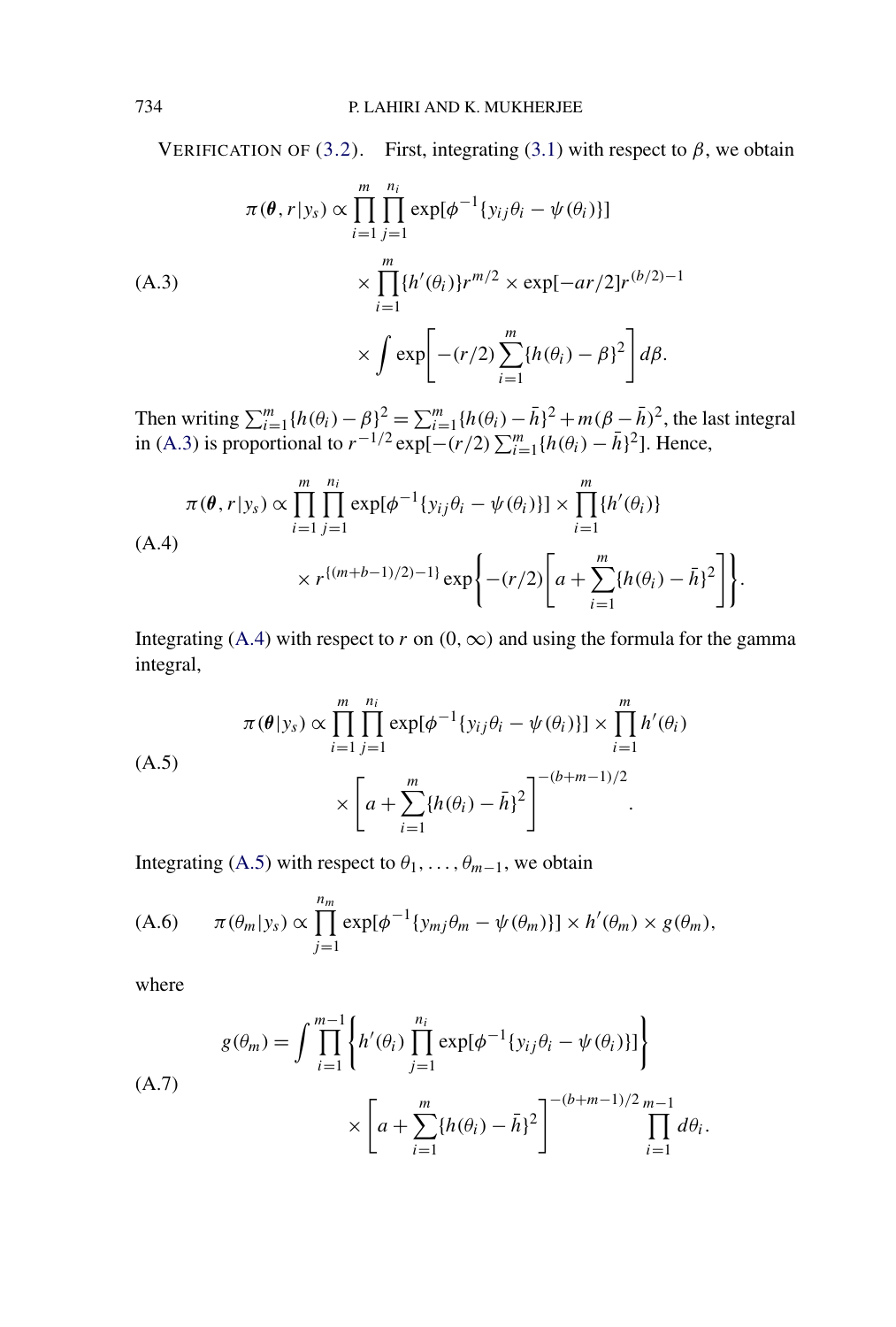Note that the function *g* does not involve  $n_m$  (which will be allowed to go to infinity). Then, from [\(A.6\)](#page-10-0),

$$
E[\psi'(\theta_m)|y_s] = \int \psi'(t)\pi(t|y_s) dt
$$
  
=  $E_{T_{n_m}}[\psi'(T_{n_m})h'(T_{n_m})g(T_{n_m})]/E_{T_{n_m}}[h'(T_{n_m})g(T_{n_m})].$ 

VERIFICATION OF [\(3.5\)](#page-5-0). Note that

(A.8) 
$$
E[\psi'(\theta_m)|y_s] = \int \theta v_{n_m}(\theta|y_s) d\theta / \int v_{n_m}(\theta|y_s) d\theta,
$$

where

$$
v_{n_m}(\theta_m | y_s)
$$
  
=  $\int \left\{ \sum_{i=1}^m \sum_{j=1}^{n_i} (y_{ij} - \theta_i)^2 \right\}^{-(n_T/2+1)} \left\{ a + \sum_{i=1}^m (\theta_i - \bar{\theta})^2 \right\}^{-(b+m-1)/2} d \prod_{i=1}^{m-1} \theta_i$   
=  $\left\{ n_m(\theta_m - \bar{y}_m)^2 + \sum_{j=1}^{n_m} (y_{mj} - \bar{y}_m)^2 \right\}^{-(n_m/2+1)}$   
 $\times \int \left[ \left\{ n_m(\theta_m - \bar{y}_m)^2 + \sum_{j=1}^{n_m} (y_{mj} - \bar{y}_m)^2 \right\}^{(n_m/2+1)}$   
 $\times \left( \left\{ \sum_{i=1}^m \sum_{j=1}^{n_i} (y_{ij} - \theta_i)^2 \right\}^{(n_T/2+1)} \right\}^{-(n_m/2+1)}$   
 $\times \left\{ a + \sum_{i=1}^m (\theta_i - \bar{\theta})^2 \right\}^{(b+m-1)/2} \left\}^{-1} d \prod_{i=1}^{m-1} \theta_i$   
=  $\left\{ n_m(\theta_m - \bar{y}_m)^2 + \sum_{j=1}^{n_m} (y_{mj} - \bar{y}_m)^2 \right\}^{-(n_m/2+1)} \times l(\theta_m, y_s), \text{ say.}$ 

Write  $h_{n_m}(\theta|y_s) = k(y_s)\{n_m(\theta_m - \bar{y}_m)^2 + \sum_{j=1}^{n_m} (y_{mj} - \bar{y}_m)^2\}^{-(n_m/2+1)}$ , where  $k(y_s)$  is such that  $h_{n_m}$  is a density. Then, from (A.8),

(A.9) 
$$
E[\psi'(\theta_m)|y_s] = \int \theta l(\theta, y_s) h_{n_m}(\theta | y_s) d\theta / \int l(\theta, y_s) h_{n_m}(\theta | y_s) d\theta.
$$

Next, we show that  $h_{n_m}$  is the p.d.f. of a random variable that converges in probability to  $\bar{y}_m$  as  $n_m$  tends to infinity. Then the result that the hierarchical Bayes estimator converges to  $\bar{y}_m$  follows by noting the boundedness of the function  $\theta \Rightarrow \theta l(\theta, y_s)$ .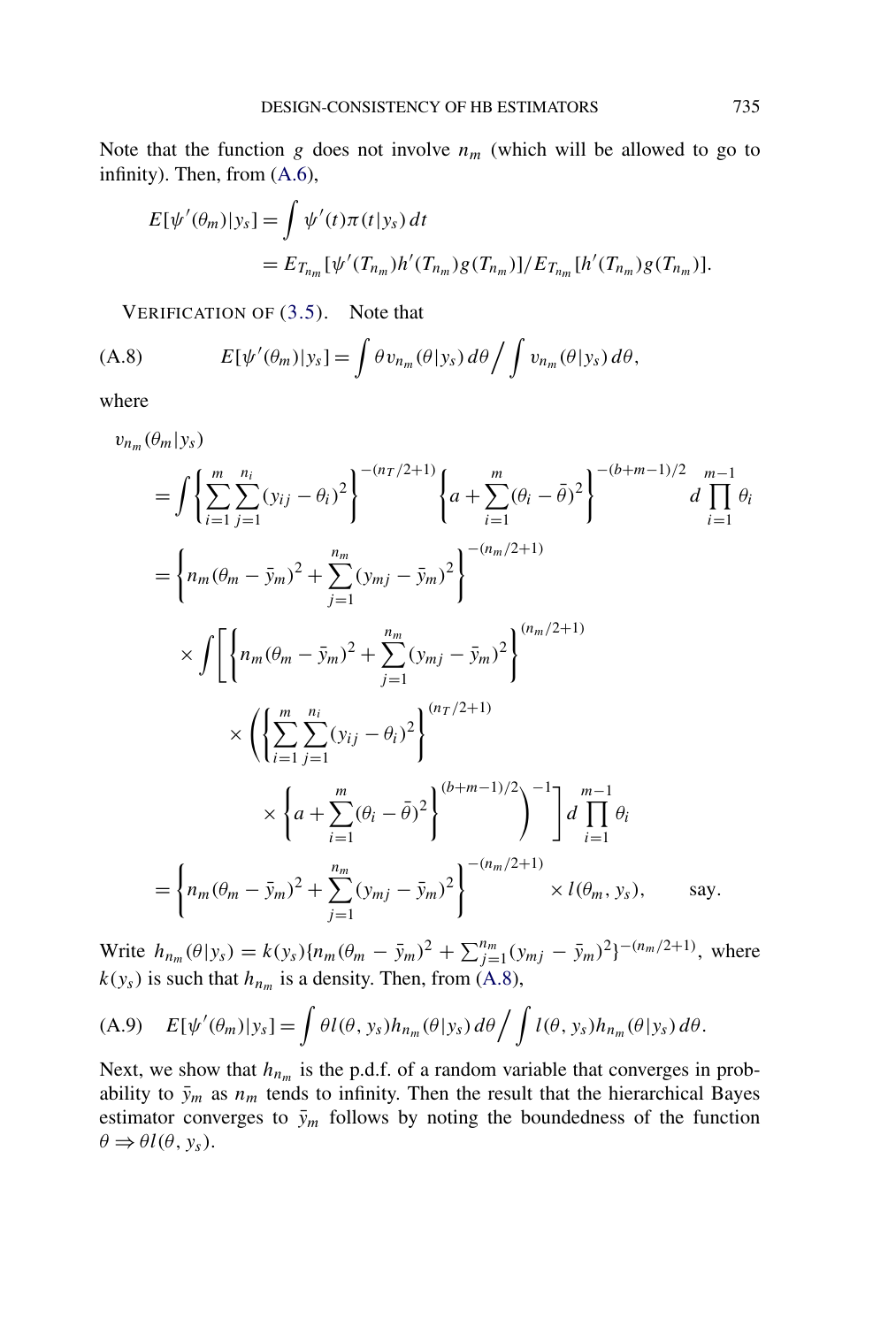<span id="page-12-0"></span>For simplicity, write *n* for  $n_m$ . Note that  $h_n$  is a density of the form  $c/(n(x \mu$ )<sup>2</sup> + *d*}<sup>*n*/2+1</sup>. Clearly, the mean is  $\mu$ . To prove convergence in probability, we next show that for any  $\varepsilon_1 > 0$ ,

(A.10) 
$$
\int_{\varepsilon_1}^{\infty} (nx^2 + d)^{-(n/2+1)} dx / \int_0^{\infty} (nx^2 + d)^{-(n/2+1)} dx \to 0.
$$

Substituting  $x = (d/n)^{1/2}y$ , the above becomes equals  $\int_{n^{1/2}\epsilon}^{\infty} (y^2 + 1)^{-(n/2+1)} dy$  $\int_0^\infty (y^2 + 1)^{-(n/2+1)} dy$ , where  $\varepsilon := \varepsilon_1/d^{1/2}$ . The numerator is bounded above by  $\int_{n^{1/2}\epsilon}^{\infty} (n^{1/2} \epsilon y + 1)^{-(n/2+1)} dy$ , which is  $O(1/\{n^{3/2}(n^{1/2}\epsilon)^n\})$ . The denominator is bounded below by  $\int (2e^y)^{-n} dy = O(1/n2^n)$ . Hence, (A.10) follows.

**Acknowledgments.** We thank the Editor, an anonymous Associate Editor and two referees for their valuable comments which have led to significant improvement of an earlier version of the paper. We also record our deep appreciation to Ms. Huilin Li for her help with the computations.

#### REFERENCES

- [1] ARORA, V., LAHIRI, P. and MUKHERJEE, K. (1997). Empirical Bayes estimation of finite population means from complex surveys. *J. Amer. Statist. Assoc.* **92** 1555–1562. [MR1615265](http://www.ams.org/mathscinet-getitem?mr=1615265)
- [2] BATTESE, G. E., HARTER, R. M. and FULLER, W. A. (1988). An error-components model for prediction of county crop areas using survey and satellite data. *J. Amer. Statist. Assoc.* **83** 28–36.
- [3] DATTA, G. S. and GHOSH, M. (1991). Bayesian prediction in linear models: Applications to small area estimation. *Ann. Statist.* **19** 1748–1770. [MR1135147](http://www.ams.org/mathscinet-getitem?mr=1135147)
- [4] ERICSON, W. A. (1969). Subjective Bayesian models in sampling finite populations (with discussion). *J. Roy. Statist. Soc. Ser. B* **31** 195–233. [MR0270494](http://www.ams.org/mathscinet-getitem?mr=0270494)
- [5] FOLSOM, R., SHAH, B. and VAISH, A. (1999). Substance abuse in states: A methodological report on model based estimates from the 1994–1996 National Household Surveys on Drug Abuse. *Proc. ASA Section on Survey Research Methods* 371–375. Amer. Statist. Assoc., Alexandria, VA.
- [6] GHOSH, M. and LAHIRI, P. (1987). Robust empirical Bayes estimation of means from stratified samples. *J. Amer. Statist. Assoc.* **82** 1153–1162. [MR0922180](http://www.ams.org/mathscinet-getitem?mr=0922180)
- [7] GHOSH, M. and LAHIRI, P. (1988). Bayes and empirical Bayes analysis in multistage sampling. In *Statistical Decision Theory and Related Topics IV* (S. S. Gupta and J. O. Berger, eds.) **1** 195–212. Springer, Berlin. [MR0927101](http://www.ams.org/mathscinet-getitem?mr=0927101)
- [8] GHOSH, M. and LAHIRI, P. (1992). A hierarchical Bayes approach to small area estimation with auxiliary information (with discussion). *Bayesian Analysis in Statistics and Econometrics*. *Lecture Notes in Statist.* **75** 107–125. Springer, New York. [MR1194389](http://www.ams.org/mathscinet-getitem?mr=1194389)
- [9] GHOSH, M. and MEEDEN, G. (1986). Empirical Bayes estimation in finite population sampling. *J. Amer. Statist. Assoc.* **81** 1058–1062. [MR0867632](http://www.ams.org/mathscinet-getitem?mr=0867632)
- [10] GHOSH, M. and MEEDEN, G. (1997). *Bayesian Methods for Finite Population Sampling*. Chapman and Hall, London. [MR1469494](http://www.ams.org/mathscinet-getitem?mr=1469494)
- [11] JIANG, J. and LAHIRI, P. (2006). Mixed model prediction and small area estimation (with discussion). *Test* **15** 1–96. [MR2252522](http://www.ams.org/mathscinet-getitem?mr=2252522)
- [12] JIANG, J., LAHIRI, P. and WAN, S. (2002). A unified jackknife theory for empirical best prediction with *M*-estimation. *Ann. Statist.* **30** 1782–1810. [MR1969450](http://www.ams.org/mathscinet-getitem?mr=1969450)